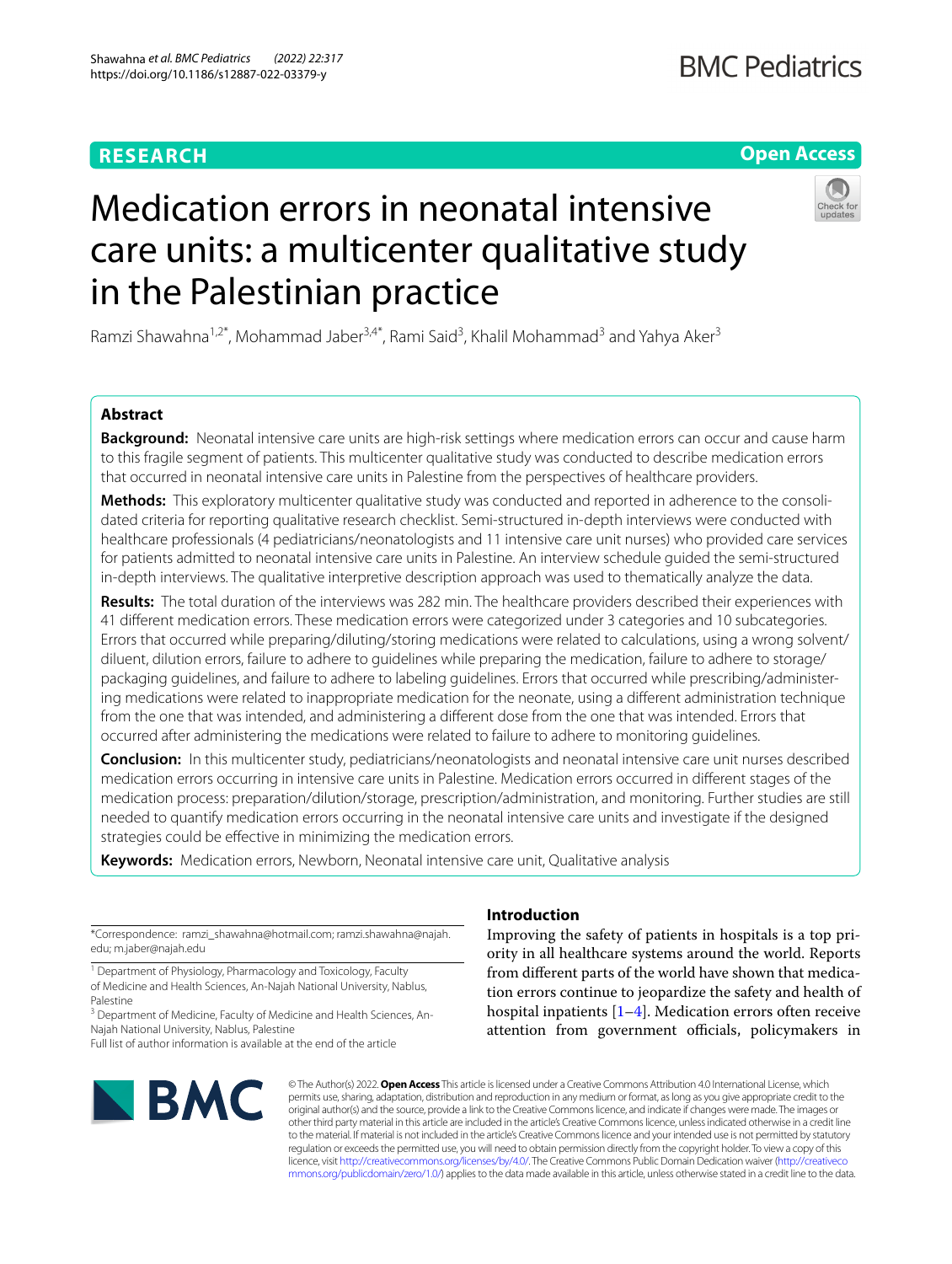healthcare, professional associations, patient advocacy groups, and the general public. Neonatal intensive care units are high-risk settings where medication errors can occur and cause harm to this fragile segment of patients [[3\]](#page-9-2). Neonates in intensive care units are particularly vulnerable to medication errors because of their immaturity, small body size, need for laborious error-prone dose calculations or dilutions, the severity of their disease condition, and intensity of medications used [[3,](#page-9-2) [5](#page-9-3), [6\]](#page-9-4).

In Palestine, patients receive healthcare from 3 main providers: the government, non-governmental organizations, the United Nations Relief and Works Agency for Palestine Refugees in the Near East (UNRWA), and the private sector. Across the country, there are approximately 234 beds in the neonatal intensive care units (192 beds in the West Bank and 42 beds in the Gaza Strip). A recent study reported that governmental and nongovernmental hospitals in Palestine sufered shortages in incubators, ventilators, humidifers, and ward space were also reported [\[7](#page-9-5)]. Additionally, shortages in neonatal nurses, neonatologists, and pediatricians with subspecialties were also reported  $[7-9]$  $[7-9]$ . In the absence of adequate nurse-to-patient ratios, providers of healthcare services in the neonatal intensive care units are often overwhelmed with their daily workloads. Moreover, healthcare providers in hospitals often report receiving insufficient guidelines and training relevant to the safe prescribing, preparation, administration, and monitoring of medications  $[10-13]$  $[10-13]$  $[10-13]$ . Together, these working conditions increase the likelihood of medication errors in neonatal intensive care units. Although medication error incidence reports are available, healthcare providers described the reporting and surveillance system as ineffective [\[10](#page-9-7), [12\]](#page-9-9). In the current practice, healthcare providers fle a medication error incident report themselves in case of a confrmed medication error that caused serious harm to the patient. Medication errors that did not cause serious harm and near-misses are seldom reported.

In neonatal intensive care units, medications are often prescribed by the attending pediatrician/neontologist. Medications are almost always prepared and administered by the neonatal intensive care unit nurses. Due to shortages of staf, double-check standards for medication preparation and administration are not routinely used in the neonatal intensive care units. Medication errors can occur at any stage in the medication process such as preparation/dilution, packaging, prescribing, dispensing, administration, and monitoring [[6\]](#page-9-4). Previous studies have shown that medication errors occurred in neonatal intensive care units in Qatar, Iran, Saudi Arabia, and Brazil [[1,](#page-9-0) [6,](#page-9-4) [14,](#page-9-10) [15\]](#page-9-11). A recent systematic review reported medication error rates in the range of 4 to 35.1 per 1,000 patient-days in neonatal intensive care units and from 5.5 to 77.9 per 100 medication orders [\[3](#page-9-2)]. Dosing errors were the most commonly reported medication errors in neonatal intensive care units. Of all medical errors reported in neonatal intensive care units, medication errors accounted for 47.2% of all errors [\[16](#page-9-12)]. Medication errors that cause harm to the patients are eightfold more likely to occur in neonatal intensive care units compared to those occurring in adult intensive care units [[5\]](#page-9-3).

It is noteworthy mentioning that the majority of the studies that reported on medication errors in neonatal intensive care units were quantitative in nature. Therefore, medication error situations have not been described in sufficient details. Qualitative research methods are commonly used as powerful tools in describing complex phenomena, shedding light on the experiences of the study participants, exploring views of key actors and stakeholders in certain phenomena, developing new theories, and seeking interpretations [[17](#page-9-13), [18](#page-9-14)]. Additionally, qualitative and quantitative approaches can be used in sequence, tandem, and/or can be complementary to each other.

Little was reported on the incidence of medication errors in neonatal intensive care units in Palestine and medication errors have not been described before. In a previous study, the safety culture in diferent neonatal intensive care units in Palestine was described as suboptimal [\[8](#page-9-15)]. Understanding medication errors occurring in neonatal intensive care units might help design strategies to minimize these errors and improve the safety of patients and healthcare delivery in neonatal intensive care units. Therefore, this multicenter qualitative study aimed to describe medication errors that occurred in neonatal intensive care units in Palestine from the perspectives of healthcare providers.

# **Methods**

## **Study design**

This exploratory multicenter qualitative study was conducted and reported in adherence to the consolidated criteria for reporting qualitative research (COREQ) checklist. Adherence to the COREQ checklist is provided in Supplementary Table [S1](#page-8-0). Semi-structured in-depth interviews were conducted with healthcare professionals who provided care services for patients admitted to 4 main neonatal intensive care units in Palestine. An interview schedule guided the semi-structured in-depth interviews.

# **Sample size and sampling method**

In this qualitative study, thematic saturation was used to determine the endpoint of the interviews. Informed by previous qualitative studies that were conducted with healthcare providers, thematic saturation was expected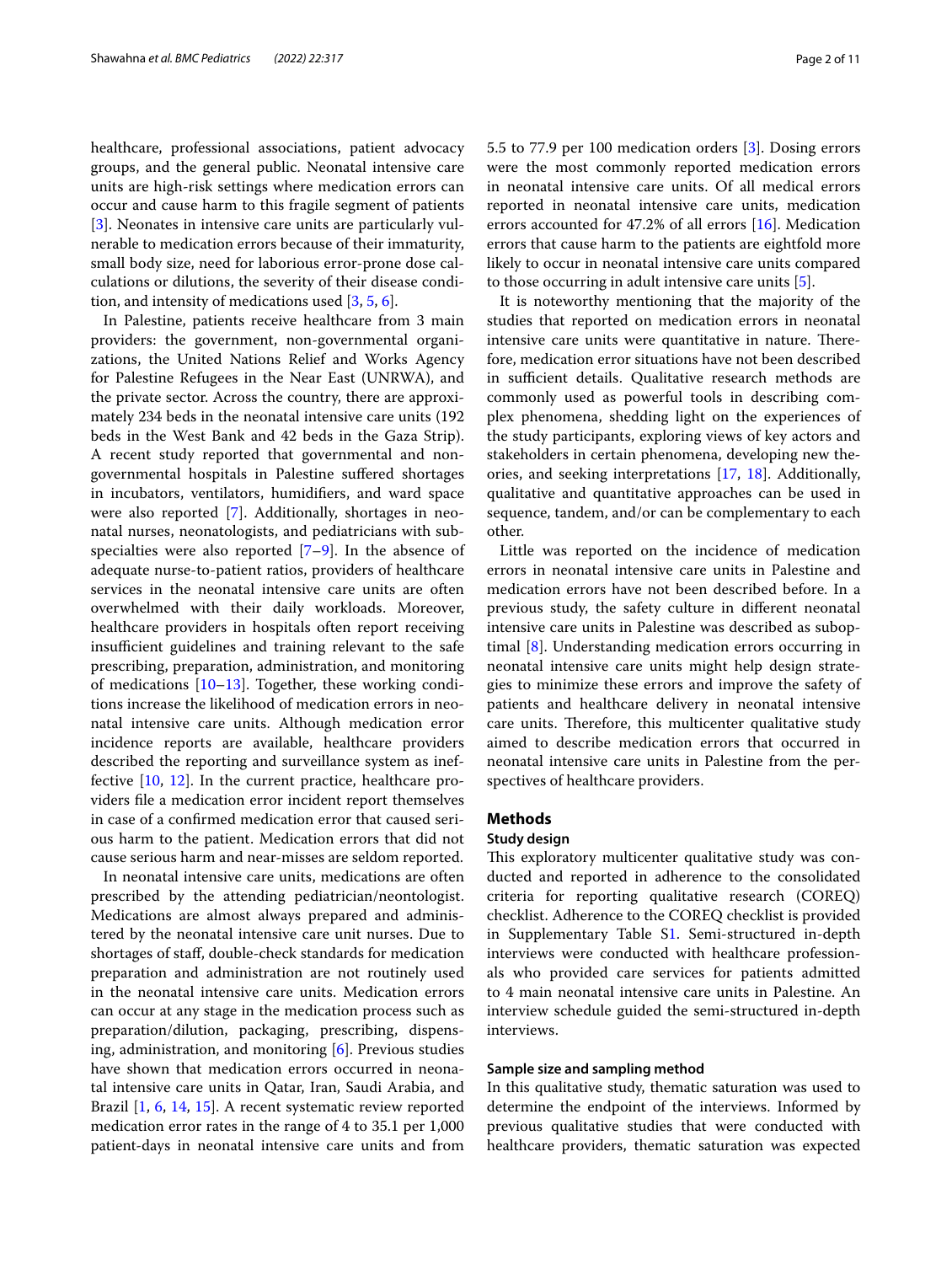to be achieved in about 5 h of interview time [\[13](#page-9-8), [19](#page-9-16)[–21](#page-9-17)]. Assuming an average interview duration of 30 min, interviews with 10 healthcare providers were expected to achieve thematic saturation in this study.

A purposive sampling technique was used to identify, invite, and recruit the interviewees. Personal contacts in the feld were used to approach and invite the potential interviewees who were pediatricians/neonatologists and intensive care unit nurses who were the providers of care services to patients admitted to the 4 main neonatal intensive care units in Palestine. The healthcare providers were invited and recruited when they satisfed the following inclusion criteria: 1) being licensed to practice medicine or nursing in Palestine, 2) practicing in a hospitalized patient setting in Palestine, 3) providing direct care using medications in a neonatal intensive care unit in Palestine, and 4) having at least 5 years of practical experience in a neonatal intensive care unit in Palestine. Healthcare providers who did not meet the inclusion criteria and those who did not agree to participate in a recorded qualitative interview were excluded from this study.

## **Data collection**

The healthcare providers were interviewed by three male 6th-year medical students (RS, KM, YA) who were trained to conduct semi-structured in-depth interviews by the principal investigator (RS) who had extensive experience in conducting interviews and qualitative studies. Throughout their clinical training, the three students received formal and supervised training on how to conduct interviews and communicate with patients, nurses, physicians, and other healthcare providers. The interviews in this study were conducted with the help of an interview schedule that was developed specifcally for this study. The interview schedule was developed to contain open-ended questions to allow the interviewees to provide an elaborated description of the medication errors. The interviewers also used prompts to clarify answers and descriptions provided by the healthcare providers during the interviews. The interview guide was reviewed by 5 healthcare providers to ensure face validity and ability of the questions to collect adequate descriptions of medication errors. The reviewers were asked to rate each question for clarity, relevance, and suitability on a scale of  $1-5$   $(1=$  not clear/relevant/suitable at all,  $5 = \text{very clear/relevant/suitable}$ ). The questions that were rated as clear/relevant/suitable or very clear/relevant/ suitable were included in the interview guide. Conficting views were discussed and resolved through consensus.

The healthcare providers were interviewed in a quiet place in the hospitals. The interview guide collected the sociodemographic and practice characteristics of the healthcare providers like gender, specialty, type of hospital, and number of years in practice. The interviewees were asked to self-report the approximate number of neonatal patients they care for per shift. The interviewees were also asked to provide an approximate number of patients admitted to each neonatal intensive care unit per month and reasons for admission of patients to the neonatal intensive care unit. The interviewees were asked to indicate if a functional system for reporting medication errors and near-misses existed in the neonatal intensive care units, if they believed that neonatal intensive care units were high-risk settings, if they believed medication errors in neonatal intensive care units were more likely compared to adult settings, and to provide reasons why they believed so. The healthcare providers were then asked to describe medication errors they experienced in the neonatal intensive care units. The interview guide is provided in Supplementary Table S[2](#page-8-0). The interviews were audio-recorded and the interviewers took feld notes.

# **Data analysis**

All recordings were transcribed verbatim before analysis. The qualitative interpretive description approach was used to thematically analyze the data  $[22-25]$  $[22-25]$ . The qualitative interpretive description approach is powerful in promoting the recognition of categories and subcategories in cases that involve diverse and complex experiences such as medication errors [\[26\]](#page-9-20). Additionally, the Leuven Qualitative Analysis Guide was used to help identify categories and subcategories [[27](#page-9-21)]. The researchers independently read and familiarized themselves with the transcripts (the transcripts were read 34 times). The researchers independently identifed the important statements, formulated their meanings, and clustered them into major categories. The researchers met and developed a detailed description of the major categories and subcategories, and condensed the medication errors into the major categories and subcategories. Finally, the researchers verifed if all medication errors were accurately captured and categorized under the major categories and subcategories. To protect participant identity, who could may have made the medication error, nurses, physicians, or any other healthcare provider were coded as "a healthcare provider".

Bracketing was used to maintain the trustworthiness and credibility of the analysis. Throughout the study, the researchers made all eforts to keep their personal, knowledge, experiences, and expectations aside to avoid any preconception bias [\[28,](#page-9-22) [29\]](#page-9-23). To ensure dependability, the researchers kept and reviewed audit trails of the analytical decisions. Repeated readings of the transcripts, regular discussion between the researchers, consensus to solve conficting decisions, and triangulation of the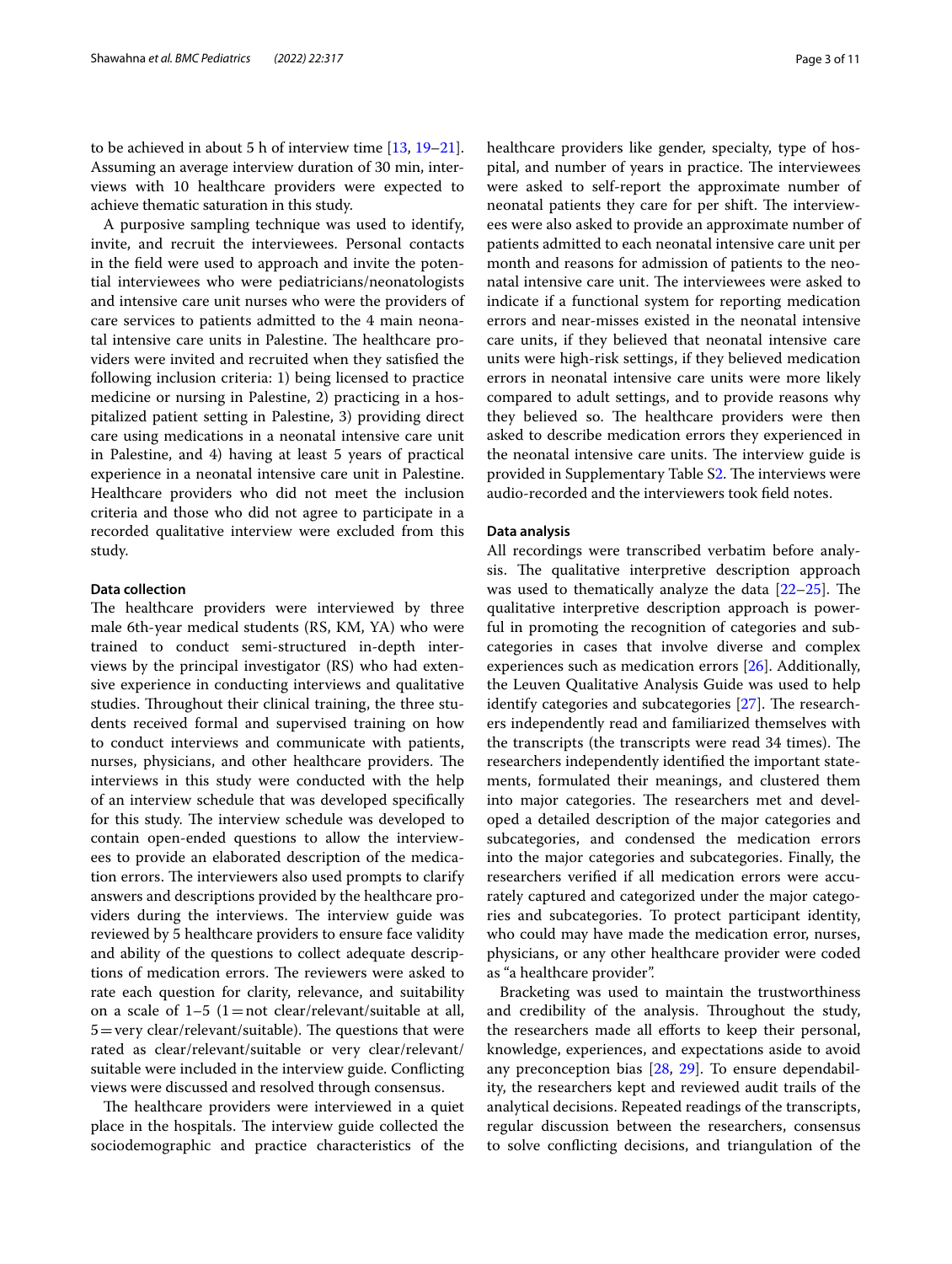qualitative data from each interview script were used to ensure accurate sorting of the error situations into the major categories and subcategories [\[30](#page-9-24)].

# **HE**

All aspects of the study protocol and ethics were approved by the Institutional Review Board (IRB) of An-Najah National University. Approvals were also obtained from the administration, ethics, and/or research committees of the 4 hospitals. The study was conducted in adherence to the principles of scientifc and medical research included in the Declaration of Helsinki. All participants provided written informed consent before they took part in this study.

# **Results**

Fifteen healthcare providers participated in the interviews. The total duration of the interviews was 282 min (range: 15–25 min).

# **Characteristics of the interviewees**

Of the interviewees, 4 (26.7%) were pediatricians/neonatologists and 11 (73.3%) were neonatal intensive care nurses. For the pediatricians/neonatologists, the median number of years in practice was 22.5 (20.5, 25.8) years and the median number of years in practice for the neonatal intensive care nurses was  $11$   $(8.5, 12.5)$  years. The median number of neonatal patients care for by the pediatricians/neonatologists per day was 14.5 (13.0, 15.8) patients and the median number of neonatal patients care for by the nurses per day was 6.0 (6.0, 7.0) patients. Of the interviewees, 10 (66.7%) were employed by governmental hospitals. The characteristics of the interviewees stratifed by the type of hospital are provided in Table [1](#page-3-0).

# **Characteristics of the patients admitted to the neonatal intensive care units**

The interviewees stated that there were about 250 to 300 new admissions to each neonatal intensive care unit per month. The majority of the patients admitted to the neonatal intensive care units were preterm or extremely preterm with low or very low birth bodyweight. The other common reasons for admission included preterm neonates who developed hyaline membrane disease/acute respiratory distress syndrome, transient tachypnea of the newborn, sepsis, congenital diaphragmatic hernia, and/ or jaundice.

# **Experiences of the interviewees with medication errors in the neonatal intensive care unit**

The interviewees stated that not all neonatal intensive care units have a functional system for reporting

# <span id="page-3-0"></span>**Table 1** Characteristics of the interviewees  $(n = 15)$

| Characteristic                                                              | Type of hospital |               |
|-----------------------------------------------------------------------------|------------------|---------------|
|                                                                             | Governmental     | Private       |
| Gender                                                                      |                  |               |
| Male                                                                        | 5                | 3             |
| Female                                                                      | 5                | $\mathcal{P}$ |
| Profession                                                                  |                  |               |
| Pediatrician/neonatologist                                                  | 3                |               |
| Neonatal intensive care nurse                                               | 7                | 4             |
| Number of years in practice                                                 |                  |               |
| < 10                                                                        | ζ                | $\mathcal{P}$ |
| >10                                                                         | 7                | 3             |
| Self-reported approximate number of neonatal patients care for<br>per shift |                  |               |
| < 8                                                                         | 5                |               |
| > 8                                                                         | 5                | 4             |

medication errors and near-misses. One of the interviewees stated:

*"…a fully functional system for reporting medication errors and near-misses does not exist in our neonatal intensive care unit. We might fle an incidence report when a medication error caused a serious harm to the patient."*

The healthcare providers who were interviewed in this study agreed that neonatal intensive care units were highrisk settings and medication errors were more likely compared to adult settings because of the need for laborious error-prone medication dose calculations/dilutions. The healthcare providers also stated that neonates were more vulnerable to harm from medication errors compared to adults because of their immaturity, small body size, and disease conditions. One of the interviewees stated:

*"…..there is no doubt that medication errors are more likely in neonatal intensive care settings. Patients are immature, have a small body size, and are fragile."*

In this study, the healthcare providers described experiencing 41 different medication errors. These medication errors were categorized under 3 main categories and 10 subcategories.

# **Errors that occurred while preparing/diluting/storing a medication**

In this study, the interviewees described 24 medication errors that occurred while preparing/diluting/storing medications. Of those 24 errors, 3 (12.5%) were related to calculations, 3 (12.5%) were related to using a wrong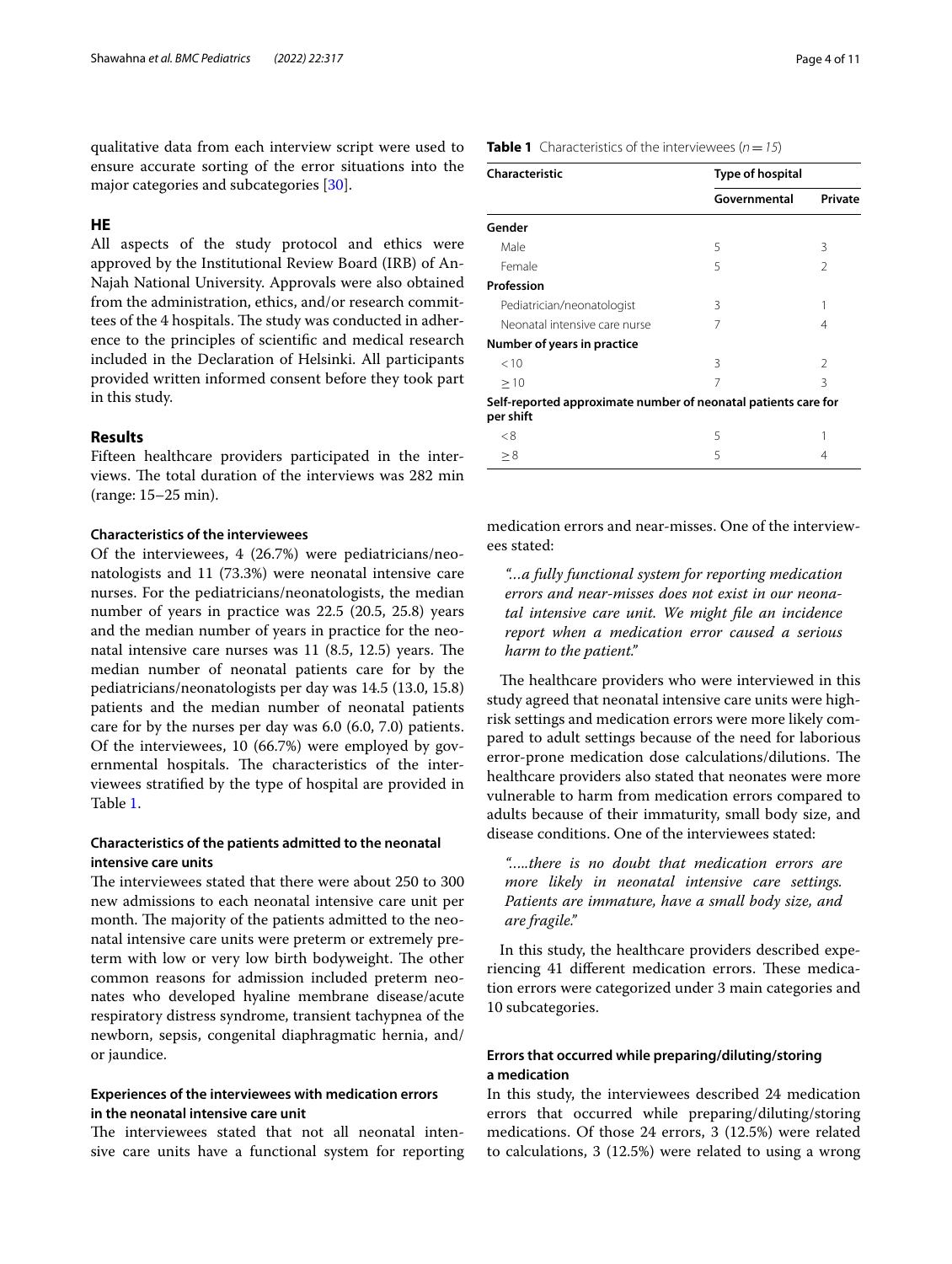solvent/diluent, 3 (12.5%) were dilution errors, 6 (25.0%) were related to failure to adhere to guidelines while preparing a medication, 4 (16.7%) were related to failure to adhere to storage/packaging guidelines, and 5 (20.8%) were related to failure to adhere to labeling guidelines. Details of these medication errors are shown in Table [1.](#page-3-0)

# **Errors that occurred while prescribing/administering a medication**

The interviewees described 15 medication errors that occurred while prescribing/administering a medication. Of those errors, 5 were related to inappropriate medication for the neonate, 5 were related to a diferent administration technique from the one that was intended, and 5 were related to a diferent dose from the one that was intended. Details of these medication errors are shown in Table [2](#page-5-0).

# **Errors that occurred after administering a medication (monitoring errors)**

The interviewees described 2 monitoring error incidents that occurred after administering medications. These errors were related to failure to adhere to monitoring guidelines. Details of these medication errors are shown in Table [2](#page-5-0).

# **Discussion**

Medication errors in neonatal intensive care units can result in signifcant harm to this subsegment of fragile patients. This multicenter qualitative study was conducted to describe medication errors in 4 main neonatal intensive care units in Palestine. To the best of our knowledge, this is the frst description of medication errors that occurred in neonatal intensive care units in Palestine. A total of 41 diferent medication errors were described by the healthcare providers. The findings of this study could be informative to policymakers in healthcare authorities, professional organizations, patient advocacy groups, and other stakeholders who might need to take action and design strategies to minimize medication errors in neonatal intensive care units.

Preterm/extremely preterm with low/very low birth bodyweight, development of hyaline membrane disease/ acute respiratory distress syndrome, transient tachypnea of the newborn, sepsis, congenital diaphragmatic hernia, and/or jaundice were the common reasons for admitting neonates to the neonatal intensive care units in Palestine. These findings were consistent with those reported on the common reasons for admitting neonates to neonatal intensive care units elsewhere [\[31](#page-9-25), [32\]](#page-9-26). Although the majority of the healthcare providers considered neonatal intensive care units as high-risk settings, a functional system for reporting medication errors and near-misses was not present in all neonatal intensive care units in Palestine. It is universally accepted that reporting medication errors and near-misses is of great importance [[33\]](#page-9-27). It has been argued that quantitative, as well as qualitative analysis of root causes of medication errors, can aid in designing strategies to minimize these errors  $[34, 35]$  $[34, 35]$  $[34, 35]$  $[34, 35]$ . The fndings of this study may add to the existing literature by providing a qualitative description of medication errors by healthcare providers who experienced these medication errors.

In this study, the healthcare providers described medication errors that occurred while preparing/diluting/ storing, prescribing/administering, and monitoring administered medications. The findings of this qualitative study were consistent with those that previously reported medication errors during the diferent stages of the medication process [[6,](#page-9-4) [36\]](#page-9-30). Because of their small body size, doses of medications for neonates often need to be individualized. This would often require laborious errorprone dose calculations/dilutions which may result in overdoses that lead to toxicity or underdoses that may prolong the stay of the neonate in the intensive care unit [[3,](#page-9-2) [5](#page-9-3), [6](#page-9-4), [34\]](#page-9-28). Overdoses and subtherapeutic doses of some medications can lead to serious adverse efects, delay recovery, increase the length of hospitalization, and/ or even can result in the death of the patients [[37](#page-9-31), [38](#page-9-32)]. Review of the dose calculations, preparation, dilution, and administration steps by a second healthcare provider (double-check) and using a computerized program to calculate the individualized doses might reduce calculation errors [[38\]](#page-9-32). Using the wrong solvent/diluent and failure to adhere to guidelines while preparing the medication were reported by the healthcare providers in this study. The fndings of this study were consistent with those reported in previous studies in neonatal intensive care units [\[3](#page-9-2), [5](#page-9-3), [6,](#page-9-4) [36](#page-9-30)]. The use of look-alike ampoules/vials and lack of adherence to basic preparation guidelines increased the incidence of medication errors. Manufacturers need to consider distinguishing ampoules/vials using distinct colors/sizes/shapes/designs and policymakers/managers should consider training/educating healthcare providers on the importance of adhering to the preparation guidelines. These measures might reduce the incidence of these errors in neonatal intensive care units [\[5](#page-9-3), [39](#page-9-33)]. Moreover, the production of age-appropriate dosage units for neonates by the pharmaceutical industry can reduce the need for extemporaneous preparation/dilution of medications for this segment of patients and, thus, can reduce the incidence of these medication errors [\[40](#page-9-34)]. In this study, the healthcare providers reported that failure to adhere to storage/packaging guidelines resulted in medication errors in the neonatal intensive care units. The findings of this study indicated that healthcare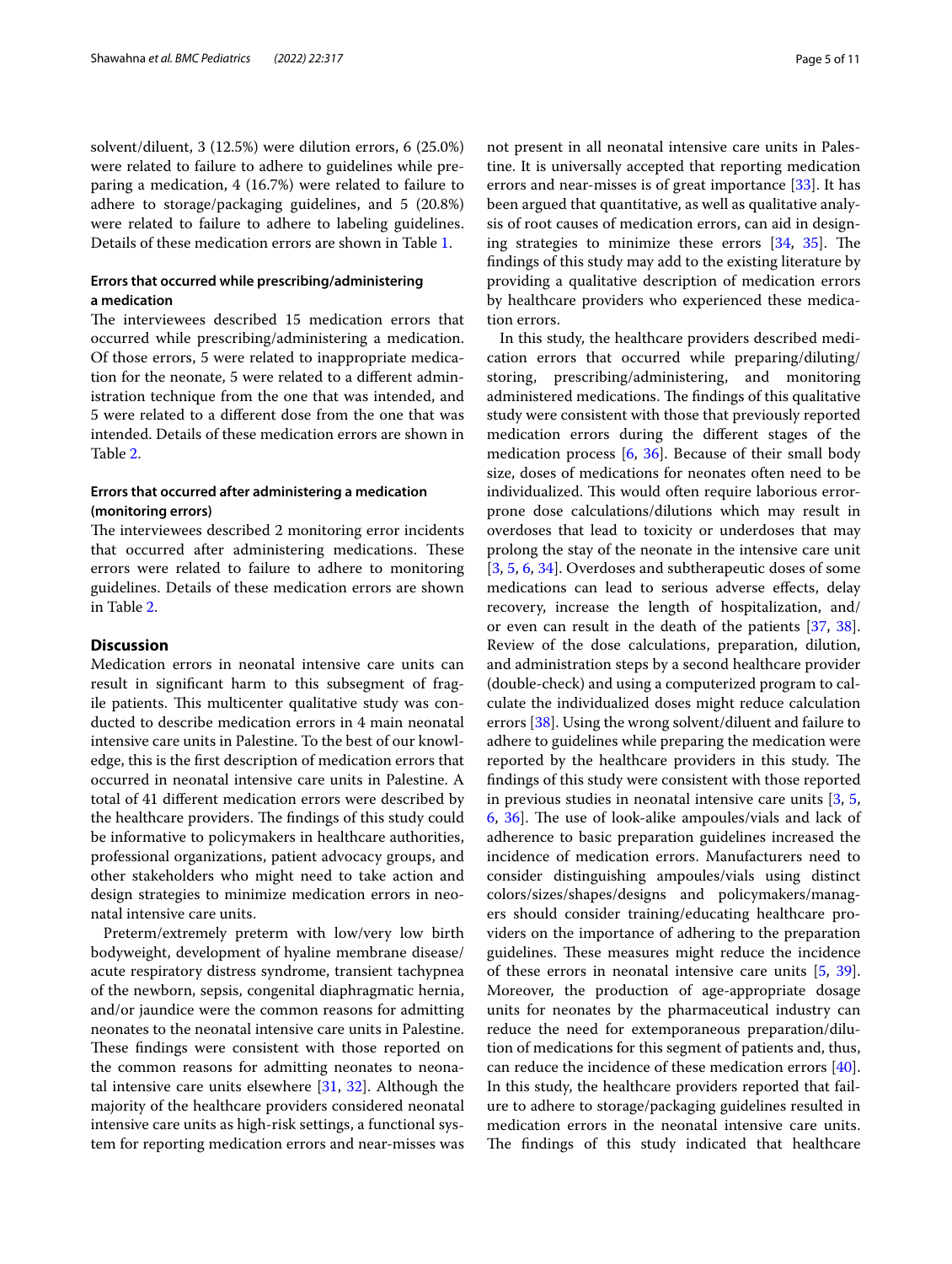<span id="page-5-0"></span>**Table 2** Summary of the medication errors that occurred in neonatal intensive care units that were experienced by the interviewees

| #  | Category                                                           | <b>Medication errors</b>                                                                                                                                                                                                     |
|----|--------------------------------------------------------------------|------------------------------------------------------------------------------------------------------------------------------------------------------------------------------------------------------------------------------|
|    | Errors that occurred while preparing/diluting/storing a medication |                                                                                                                                                                                                                              |
| 1  | Calculation errors                                                 | A healthcare provider failed to correctly calculate a dose of a medica-<br>tion for a neonate and the final preparation contained an overdose/<br>underdose                                                                  |
| 2  |                                                                    | A healthcare provider failed to verify an ambiguous medication<br>preparation order and prepared a dose of a medication for a neonate<br>using cubic centimeters (cc)/milliliters (mL) when milligrams (mg) were<br>intended |
| 3  |                                                                    | A healthcare provider failed to verify the correct weight of the neonate<br>and calculated a dose of a medication based on an incorrect weight. The<br>dose resulted in an overdose/underdose                                |
| 4  | Using a wrong solvent/diluent                                      | A healthcare provider failed to adhere to the preparation guidelines and<br>used the wrong solvent instead of distilled water while preparing a dose<br>of potassium chloride for a neonate                                  |
| 5  |                                                                    | A healthcare provider withdrew sodium bicarbonate instead of amino<br>acids from a look-alike ampule while preparing a dose for a neonate                                                                                    |
| 6  |                                                                    | A healthcare provider failed to adhere to the preparation quidelines<br>and used normal saline instead of dextrose while preparing a dose of<br>ertapenem for a neonate                                                      |
| 7  | Dilution errors                                                    | A healthcare provider failed to adhere to the preparation guidelines<br>and diluted a dose of adrenaline that was intended for endotracheal<br>administration for a neonate                                                  |
| 8  |                                                                    | A healthcare provider failed to adhere to the preparation guidelines and<br>did not dilute an intravenous dose of aminophylline that was intended<br>for a neonate                                                           |
| 9  |                                                                    | A healthcare provider failed to adhere to the preparation guidelines and<br>used an excessive amount of the diluent which resulted in a subthera-<br>peutic dose that was intended for a neonate                             |
| 10 | Failure to adhere to guidelines while preparing a medication       | A healthcare provider failed to check the expiry dates of the ingredients<br>used to prepare a dose of a medication that was intended for a neonate                                                                          |
| 11 |                                                                    | A healthcare provider failed to check a broken vial/ampoule that con-<br>tained pieces of glass before using it in preparing a dose of a medication<br>that was intended for a neonate                                       |
| 12 |                                                                    | A healthcare provider failed to adhere to the guidelines and did not<br>use different syringes and needles while preparing doses of different<br>medications that were intended for neonates                                 |
| 13 |                                                                    | A healthcare provider failed to adhere to the guidelines and prepared a<br>dose of medication that required strict aseptic techniques in a contami-<br>nated area                                                            |
| 14 |                                                                    | A healthcare provider failed to adhere to the quidelines and did not<br>completely dissolve the ingredients leaving precipitates in an intrave-<br>nous preparation that was intended for a neonate                          |
| 15 |                                                                    | A healthcare provider failed to calibrate the balance used to prepare a<br>dose of a medication for a neonate and the final preparation contained<br>an overdose/underdose                                                   |
| 16 | Failure to adhere to storage/packaging guidelines                  | A healthcare provider failed to adhere to the storage guidelines for a<br>light-sensitive medication and the medication was exposed to light for a<br>significantly long time                                                |
| 17 |                                                                    | A healthcare provider failed to adhere to the storage guidelines and<br>stored a medication in a humid environment while the instructions<br>dictated that the medication should be stored in a dry place                    |
| 18 |                                                                    | A healthcare provider failed to adhere to the storage guidelines and<br>stored a medication at room temperature while the instructions dictated<br>that the medication should be stored in a refrigerator                    |
| 19 |                                                                    | A healthcare provider failed to adhere to the quidelines and packed<br>doses of two different medications using identical packages                                                                                           |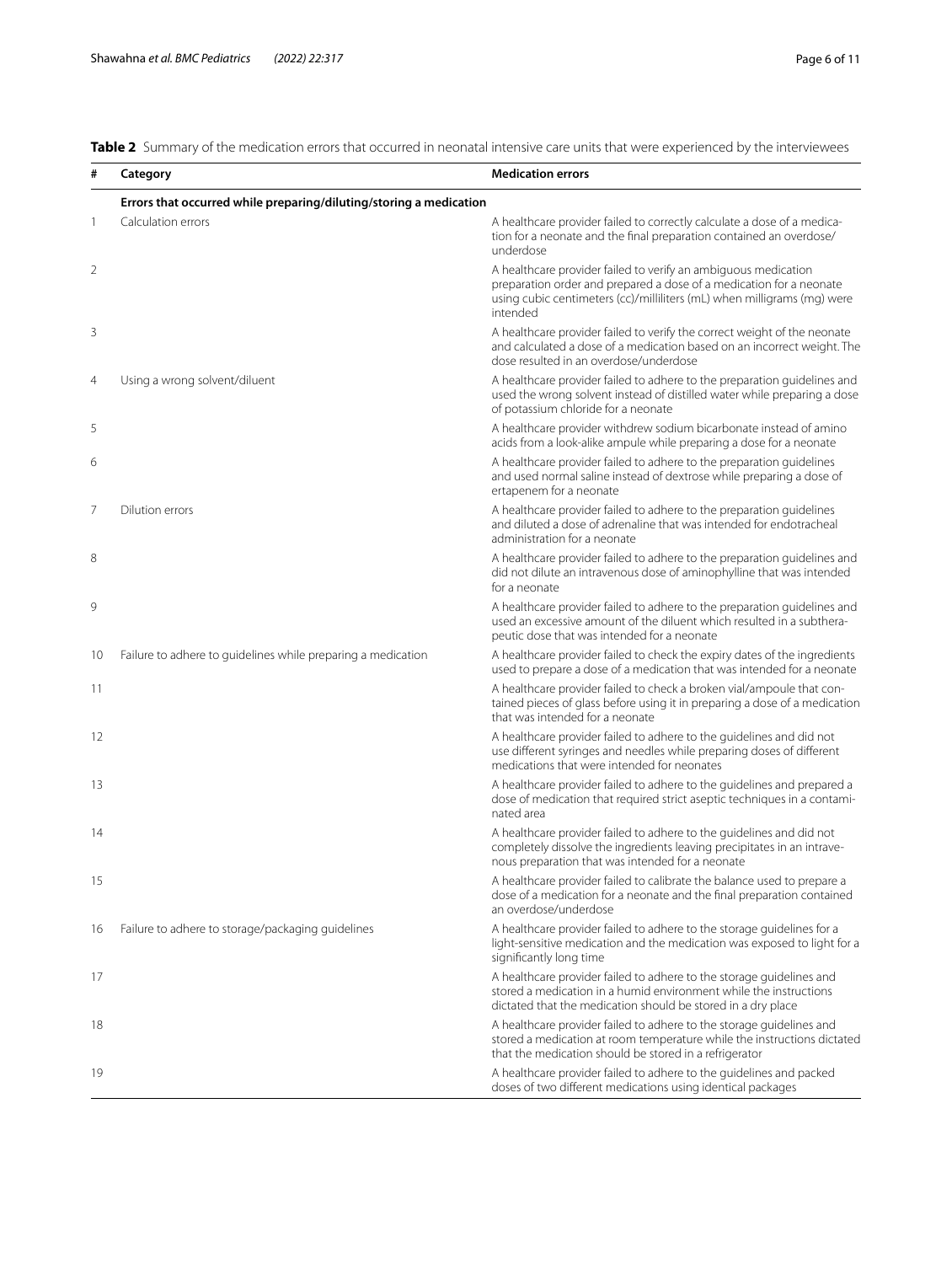# **Table 2** (continued)

| #              | Category                                                                      | <b>Medication errors</b>                                                                                                                                                                                                                                                                                                                                                    |
|----------------|-------------------------------------------------------------------------------|-----------------------------------------------------------------------------------------------------------------------------------------------------------------------------------------------------------------------------------------------------------------------------------------------------------------------------------------------------------------------------|
| 20             | Failure to adhere to labeling guidelines                                      | A healthcare provider failed to adhere to the guidelines and did label a<br>prepared dose of the medication with the name of the neonate as in the<br>wristband                                                                                                                                                                                                             |
| 21             |                                                                               | A healthcare provider failed to adhere to the guidelines and did label a<br>prepared dose of the medication with the name of the medication                                                                                                                                                                                                                                 |
| 22             |                                                                               | A healthcare provider failed to adhere to the quidelines and did label a<br>prepared dose of the medication with the dose                                                                                                                                                                                                                                                   |
| 23             |                                                                               | A healthcare provider failed to adhere to the guidelines and did label<br>the dose of the medication with the route of administration                                                                                                                                                                                                                                       |
| 24             |                                                                               | A healthcare provider failed to adhere to the guidelines and did label a<br>prepared dose of the medication with the date of preparation/expiry                                                                                                                                                                                                                             |
|                | Errors that occurred while prescribing/administering a medication             |                                                                                                                                                                                                                                                                                                                                                                             |
| 1              | The prescribed/administered medication was not appropriate for the<br>neonate | A healthcare provider failed to check the wristband of a neonate and<br>administered a dose of a medication that was intended for another<br>neonate                                                                                                                                                                                                                        |
| $\overline{2}$ |                                                                               | A healthcare provider did not verify the expiry date of the medication<br>and administered a dose of an expired medication to a neonate                                                                                                                                                                                                                                     |
| 3              |                                                                               | A healthcare provider failed to check the patient's allergy notes and pre-<br>scribed/administered a dose of vancomycin when the notes indicated<br>that the neonate had an allergy to vancomycin                                                                                                                                                                           |
| 4              |                                                                               | A healthcare provider administered two medications for a neonate that<br>were known to have a significant drug-drug interaction                                                                                                                                                                                                                                             |
| 5              |                                                                               | A healthcare provider failed to verify an ambiguous medication order<br>and administered a different medication for a neonate from the one that<br>was intended (e.g., ibuprofen when paracetamol/acetaminophen was<br>intended)                                                                                                                                            |
| 6              | The administration technique was different from the one that was<br>intended  | A healthcare provider failed to verify an ambiguous medication order<br>and administered a dose of a medication for a neonate using a route<br>of administration that was different from the one that was intended<br>(e.g., intravenous prednisolone when inhaled was intended, oral when<br>intravenous was intended, and intramuscular when intravenous was<br>intended) |
| 7              |                                                                               | A healthcare provider failed to adhere to the administration quidelines<br>and administered a dose of a medication for a neonate using rapid<br>intravenous push when the instructions dictated that the dose had to<br>be administered slowly over a longer period (e.g., fentanyl, potassium<br>chloride, and gentamycin)                                                 |
| 8              |                                                                               | A healthcare provider failed to insert the cannula correctly and adminis-<br>tered a dose of a medication that is known to cause extravasation (e.g.,<br>total parenteral nutrition, potassium, calcium, bicarbonate, and high<br>concentration dextrose)                                                                                                                   |
| 9              |                                                                               | A healthcare provider failed to adhere to the administration instructions<br>and administered a dose of a medication for a neonate over a shorter/<br>longer period from the one that was intended (e.g., administration for<br>10 min when administration for 30 min was intended)                                                                                         |
| 10             |                                                                               | A healthcare provider failed to verify if the cannula was open and started<br>administering the medication while the cannula was closed                                                                                                                                                                                                                                     |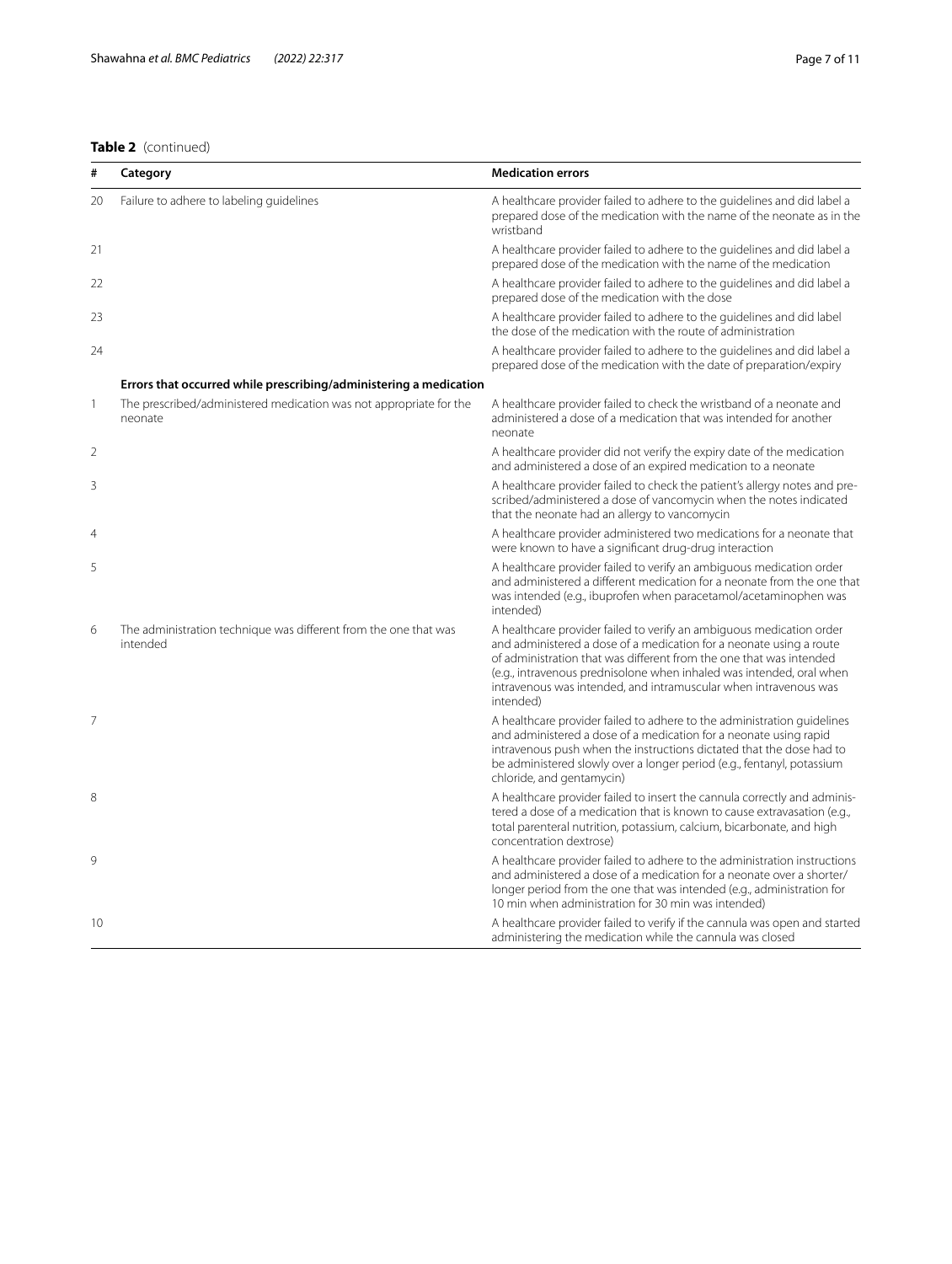# **Table 2** (continued)

| #              | Category                                                                  | <b>Medication errors</b>                                                                                                                                                                                                                                              |  |  |
|----------------|---------------------------------------------------------------------------|-----------------------------------------------------------------------------------------------------------------------------------------------------------------------------------------------------------------------------------------------------------------------|--|--|
| 11             | The administered dose was different from the one that was intended        | A healthcare provider failed to adhere to the prescription/administration<br>instructions and forgot to administer the medication to the neonate                                                                                                                      |  |  |
| 12             |                                                                           | A healthcare provider failed to verify an ambiguous medication order for<br>a neonate and administered a dose of 10 mg morphine when 1 mg was<br>intended                                                                                                             |  |  |
| 13             |                                                                           | A healthcare provider failed to verify an ambiguous medication order<br>for a neonate and administered the medication at a frequency that was<br>different from the one that was intended (e.g., every 3 h instead of every<br>6 h or every 6 h instead of every 3 h) |  |  |
| 14             |                                                                           | A healthcare provider failed to program the intended infusion rate on an<br>infusor or used the infusion rate that was programmed for the previous<br>medication                                                                                                      |  |  |
| 15             |                                                                           | A healthcare provider failed to adhere to the prescription/administration<br>instructions and administered the calculated maintenance dose instead<br>of the loading dose for a neonate                                                                               |  |  |
|                | Errors that occurred after administering a medication (monitoring errors) |                                                                                                                                                                                                                                                                       |  |  |
|                | Failure to adhere to monitoring guidelines                                | A healthcare provider failed to adhere to the monitoring guidelines and<br>failed to monitor renal function after a dose of a medication that caused<br>nephrotoxicity in a neonate (e.g., vancomycin)                                                                |  |  |
| $\overline{2}$ |                                                                           | A healthcare provider failed to adhere to the monitoring guidelines and<br>failed to monitor heart rate after administering a dose of a medication<br>to a neonate that caused cardiac arrhythmias (e.g., calcium gluconate,<br>potassium chloride, and fentanyl)     |  |  |

providers need to be trained/educated on the importance of adherence to storage/packaging guidelines to reduce the incidence of these errors [[35](#page-9-29), [39\]](#page-9-33). Mislabeling was also reported by the healthcare providers who were interviewed in this study. Complete and accurate labels of prepared medications are important to avoid confusion and situations leading to harmful medication errors [[10,](#page-9-7) [11](#page-9-35), [35\]](#page-9-29). In this study, 15 prescription/administration medication errors were reported by the healthcare providers. Error situations were related to prescribing/administering an inappropriate medication to the patient, using an erroneous administration technique, or a wrong dose. These situations were formally considered medication errors that needed to be eliminated by panels of healthcare providers [[12](#page-9-9)]. Some medications need to be monitored following administration. Adequate monitoring can reduce the incidence of adverse efects that can be associated with these medications. In this study, lack of adequate monitoring resulted in harmful adverse efects. These findings were consistent with those that reported harmful medication errors among patients admitted to neonatal intensive care units [[3,](#page-9-2) [6](#page-9-4), [16](#page-9-12)].

Decision-makers in healthcare authorities and other stakeholders should consider designing strategies to minimize medication errors occurring in neonatal intensive care units and improve the health outcomes of neonates. These interventions might include educational and training sessions to improve awareness, adherence to guidelines, and numeracy skills of the healthcare providers in neonatal intensive care units [[5,](#page-9-3) [39](#page-9-33), [41](#page-9-36), [42](#page-9-37)]. Additionally, the use of computers, robots, bar-codes, double-check standards, improving storage layout, and labeling of vials/ ampoules might also help minimize medication errors that occur while preparing/diluting/storing the medication in neonatal intensive care units  $[16]$  $[16]$  $[16]$ . It has been suggested that using age-appropriate pre-flled and prelabeled doses can eliminate the need for the preparation or dilution of medication doses [[40,](#page-9-34) [43\]](#page-9-38). This would ultimately minimize medication errors. Employing a clinical pharmacist as a member of the healthcare team might minimize medication errors in the neonatal intensive care units [\[44,](#page-10-0) [45](#page-10-1)]. Clinical pharmacists are experts in medications and can help optimize doses of medications, monitor their efects, and screen for adverse efects.

# **Strengths and limitations of the study**

This multicenter explorative study had several strengths. In this study, medication errors in neonatal intensive care units were reported for the frst time. Understanding these medication errors can help stakeholders design appropriate measures to minimize these errors. Second, the healthcare providers who were interviewed in this study were providers of care services in the main neonatal intensive care units in Palestine. Multicenter recruitment of the healthcare providers should have allowed a description of the main medication error situations that occurred in these centers. Third, although pediatricians/neonatologists were included, the majority of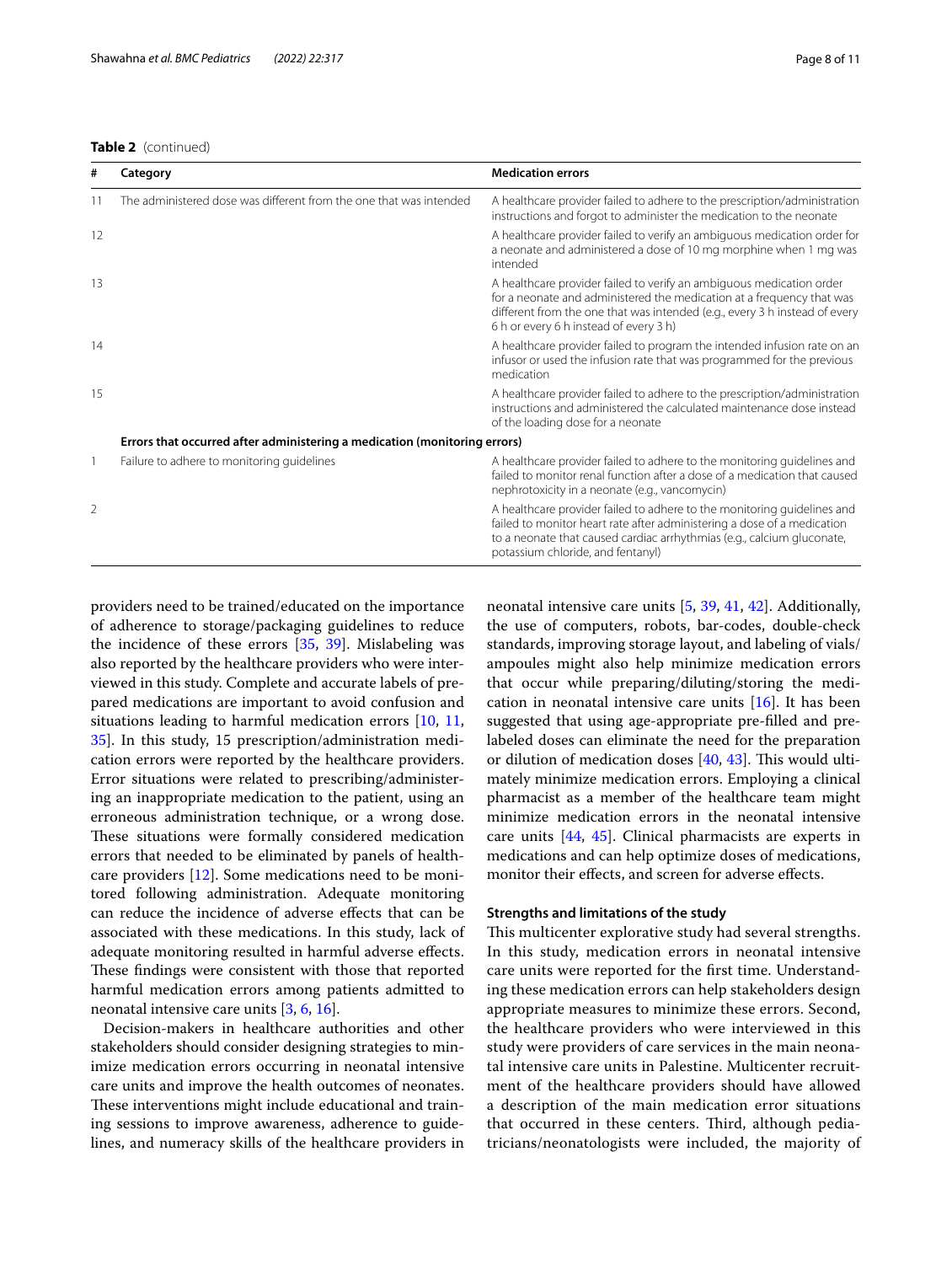the healthcare providers who were interviewed in this study were intensive care unit nurses. Recruitment of nurses was purposive because intensive care unit nurses provide the majority of healthcare services to neonates admitted to these units. The healthcare services provided by intensive care unit nurses include calculation of doses, preparation/dilution of medications, administration of medications, monitoring therapeutic efects, and screening for adverse efects. Fourth, the interviewees were diversifed in terms of gender, specialty, type of hospital, length of practical experience, and the number of neonates cared for. This diversity should have added strength and rigor to the qualitative data generated in this study.

On the other hand, the fndings of this multicenter study should be interpreted considering some limitations. First, a qualitative approach was used in this study. Qualitative data are merely opinions and views of the interviewees. Although qualitative approaches are powerful in describing medication errors, a quantitative approach by counting the number of errors in each error category should have added another dimension to the fndings of this study. In this study, we could have attempted to quantify the medication errors that occurred in neonatal intensive care units. However, in the absence of an efective error reporting and surveillance systems, direct observation would be the only alternative. Second, data generated in a qualitative are prone to bias by the opinions of the interviewers. Although bias cannot be completely ruled out, audio recordings of the interviews, bracketing, reviews of audit trails, repeated readings of the transcripts, regular discussion between the researchers, using consensus to solve conficting decisions, and triangulation of the qualitative data should have improved rigor, trustworthiness, and credibility of the data generated in this study. Third, parents/ legal guardians of neonates were not interviewed in this study. Identifying parents/legal guardians of neonates who have experienced medication errors could have ensured the inclusion of their description of their experience with medication errors in neonatal intensive care units. Finally, we did not classify the medication errors based on the severity of their outcomes or harm caused to the patient. Such classifcation should have been more informative. Future studies should consider categorizing medication error situations by the harm caused to the patient.

# **Conclusion**

In this multicenter study, pediatricians/neonatologists and neonatal intensive care unit nurses described medication errors occurring in intensive care units in Palestine. Medication errors occurred in diferent stages of the medication process: preparation/dilution/storage, prescription/ administration, and monitoring. Further studies are still needed to quantify medication errors occurring in the neonatal intensive care units and investigate if the designed strategies could be efective in minimizing the medication errors.

## **Supplementary Information**

The online version contains supplementary material available at [https://doi.](https://doi.org/10.1186/s12887-022-03379-y) [org/10.1186/s12887-022-03379-y.](https://doi.org/10.1186/s12887-022-03379-y)

<span id="page-8-0"></span>**Additional fle 1: Supplementary Table S1.** Adherence to COnsolidated criteriafor REporting Qualitative research (COREQ)Checklist [1]. **Supplementary Table S2.** Interview guide.

### **Acknowledgements**

The authors would like to thank the healthcare providers who participated in the study. An-Najah National University is acknowledged for making this study possible.

## **Authors' contributions**

R Shawahna and MJ were involved in the conception and design of the work, analysis and interpretation of data, drafting, and fnal approval of the manuscript. R Said, KM, and YA were involved in the data acquisition, analysis, drafting of the work and fnal approval of the version to be published."The author(s) read and approved the fnal manuscript."

## **Funding**

The costs of the transcription, formal translation, and thematic analysis were covered by the Deanship of Scientifc Research, An-Najah National University through the project number (ANNU-2021-Sc010) of the 4<sup>th</sup> call of the Deanship of Scientifc Research projects.

## **Availability of data and materials**

All data analyzed during this study are included in the results section of this manuscript and the supplementary materials.

### **Declarations**

## **Ethics approval and consent to participate**

All aspects of the study protocol and ethics were approved by the Institutional Review Board (IRB) of An-Najah National University. Approvals were also obtained from the administration, ethics, and/or research committees of the 4 hospitals. The study was conducted in adherence to the principles of scientifc and medical research included in the Declaration of Helsinki. All participants provided written informed consent before they took part in this study.

### **Consent for publication**

Not applicable.

## **Competing interests**

All authors report no competing interests.

### **Author details**

<sup>1</sup> Department of Physiology, Pharmacology and Toxicology, Faculty of Medicine and Health Sciences, An-Najah National University, Nablus, Palestine. 2 An-Najah BioSciences Unit, Centre for Poisons Control, Chemical and Biological Analyses, An-Najah National University, Nablus, Palestine. <sup>3</sup> Department of Medicine, Faculty of Medicine and Health Sciences, An-Najah National University, Nablus, Palestine. <sup>4</sup>An-Najah National University Hospital, Nablus, Palestine.

Received: 28 January 2022 Accepted: 24 May 2022Published online: 30 May 2022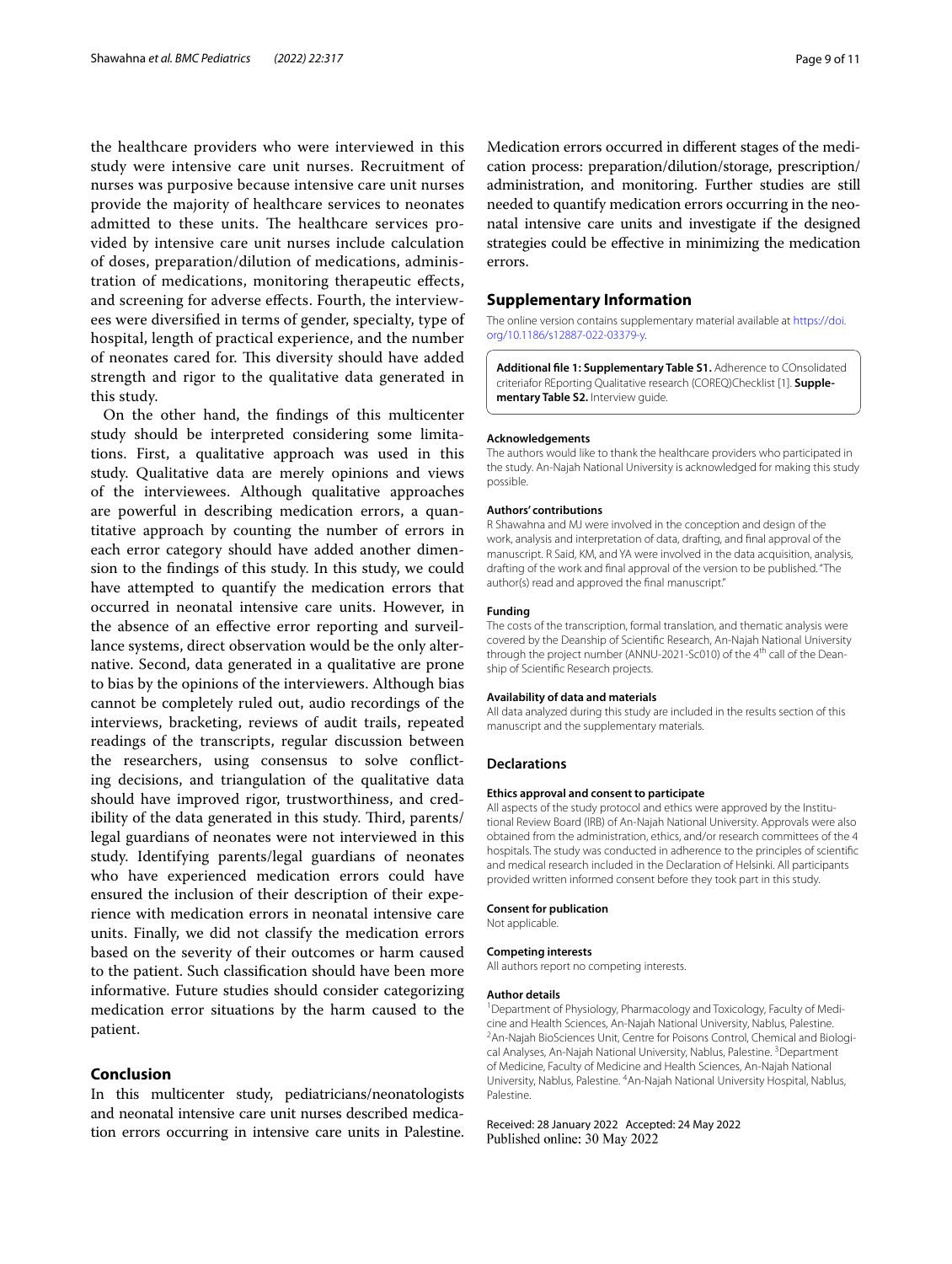## **References**

- <span id="page-9-0"></span>1. Pawluk S, Jaam M, Hazi F, Al Hail MS, El Kassem W, Khalifa H, Thomas B, Abdul Rouf P. A description of medication errors reported by pharmacists in a neonatal intensive care unit. Int J Clin Pharm. 2017;39(1):88–94.
- 2. Mulac A, Taxis K, Hagesaether E, Gerd Granas A. Severe and fatal medication errors in hospitals: fndings from the Norwegian Incident Reporting System. European journal of hospital pharmacy : science and practice. 2021;28(Suppl 2):e56–61.
- <span id="page-9-2"></span>3. Alghamdi AA, Keers RN, Sutherland A, Ashcroft DM. Prevalence and Nature of Medication Errors and Preventable Adverse Drug Events in Paediatric and Neonatal Intensive Care Settings: A Systematic Review. Drug Saf. 2019;42(12):1423–36.
- <span id="page-9-1"></span>4. Shawahna R, Rahman NU, Ahmad M, Debray M, Yliperttula M, Decleves X. Electronic prescribing reduces prescribing error in public hospitals. J Clin Nurs. 2011;20(21–22):3233–45.
- <span id="page-9-3"></span>Stavroudis TA, Shore AD, Morlock L, Hicks RW, Bundy D, Miller MR. NICU medication errors: identifying a risk profle for medication errors in the neonatal intensive care unit. J Perinatol: official journal of the California Perinatal Association. 2010;30(7):459–68.
- <span id="page-9-4"></span>6. Eslami K, Aletayeb F, Aletayeb SMH, Kouti L, Hardani AK. Identifying medication errors in neonatal intensive care units: a two-center study. BMC Pediatr. 2019;19(1):365.
- <span id="page-9-5"></span>7. Massad S, Tucktuck M, Dar Khawaja R, Dalloul H, Saman KA, Salman R, Kafri R, Khammash H. Improving newborn health in countries exposed to political violence: An assessment of the availability, accessibility, and distribution of neonatal health services at Palestinian hospitals. J Multidiscip Healthc. 2020;13:1551–62.
- <span id="page-9-15"></span>8. Abu-El-Noor NI, Hamdan MA, Abu-El-Noor MK, Radwan AS, Alshaer AA. Safety Culture in Neonatal Intensive Care Units in the Gaza Strip, Palestine: A Need for Policy Change. J Pediatr Nurs. 2017;33:76–82.
- <span id="page-9-6"></span>9. Hassan-Bitar S, Wick L. Evoking the guardian angel: childbirth care in a Palestinian hospital. Reprod Health Matters. 2007;15(30):103–13.
- <span id="page-9-7"></span>10. Shawahna R, Abbas A, Ghanem A. Medication transcription errors in hospitalized patient settings: a consensual study in the Palestinian nursing practice. BMC Health Serv Res. 2019;19(1):644.
- <span id="page-9-35"></span>11. Shawahna R, Haddad A, Khawaja B, Raie R, Zaneen S, Edais T. Medication dispensing errors in Palestinian community pharmacy practice: a formal consensus using the Delphi technique. Int J Clin Pharm. 2016;38(5):1112–23.
- <span id="page-9-9"></span>12. Shawahna R, Masri D, Al-Gharabeh R, Deek R, Al-Thayba L, Halaweh M. Medication administration errors from a nursing viewpoint: a formal consensus of defnition and scenarios using a Delphi technique. J Clin Nurs. 2016;25(3–4):412–23.
- <span id="page-9-8"></span>13. Jaber M, Shawahna R, Abu-Issa M, Radwan F, Dweik M. Anesthesia considerations for patients with epilepsy: Findings of a qualitative study in the Palestinian practice. Epilepsy & behavior : E&B. 2021;123: 108278.
- <span id="page-9-10"></span>14. Hemida OH, Al Hawawi M, Al Awwad A, Al-Salam Z. Medication Errors in a Neonatal Intensive Care Unit, Saudi Arabia: a Retrospective Study. Pediatr Res. 2011;70(5):604–604.
- <span id="page-9-11"></span>15. Machado AP, Tomich CS, Osme SF, Ferreira DM, Mendonça MA, Pinto RM, Penha-Silva N, Abdallah VO. Prescribing errors in a Brazilian neonatal intensive care unit. Cad Saude Publica. 2015;31(12):2610–20.
- <span id="page-9-12"></span>16. Nguyen MR, Mosel C, Grzeskowiak LE. Interventions to reduce medication errors in neonatal care: a systematic review. Therapeutic advances in drug safety. 2018;9(2):123–55.
- <span id="page-9-13"></span>17. Sofaer S. Qualitative methods: what are they and why use them? Health Serv Res. 1999;34(5 Pt 2):1101–18.
- <span id="page-9-14"></span>18. Bradshaw C, Atkinson S, Doody O. Employing a Qualitative Description Approach in Health Care Research. Global qualitative nursing research. 2017;4:2333393617742282.
- <span id="page-9-16"></span>19. Shawahna R, Zaid L. Caring for women with epilepsy in Palestine: A qualitative study of the current status. Epilepsy & behavior : E&B. 2022;130: 108689.
- 20. Shawahna R, Zaid L. Caring for women with epilepsy: Qualitative exploration of key challenges and future directions in a resource poor healthcare system. Epilepsy & behavior : E&B. 2022;129: 108622.
- <span id="page-9-17"></span>21. Shawahna R. Quality Indicators of Pharmaceutical Care in Palestinian Integrative Healthcare Facilities: Findings of a Qualitative Study among Stakeholders. Evidence-based complementary and alternative medicine : eCAM. 2020;2020:4520769.
- <span id="page-9-18"></span>22. Thorne S, Kirkham SR, MacDonald-Emes J. Interpretive description: a noncategorical qualitative alternative for developing nursing knowledge. Res Nurs Health. 1997;20(2):169–77.
- 23. Bowen GA. Naturalistic inquiry and the saturation concept: a research note. Qual Res. 2008;8(1):137–52.
- 24. Northall T, Chang E, Hatcher D, Nicholls D. The application and tailoring of Colaizzi's phenomenological approach in a hospital setting. Nurse Res. 2020;28(2):20–5.
- <span id="page-9-19"></span>25. Wirihana L, Welch A, Williamson M, Christensen M, Bakon S, Craft J. Using Colaizzi's method of data analysis to explore the experiences of nurse academics teaching on satellite campuses. Nurse Res. 2018;25(4):30–4.
- <span id="page-9-20"></span>26. Thorne S, Kirkham SR, O'Flynn-Magee K. The Analytic Challenge in Interpretive Description. Int J Qual Methods. 2004;3(1):1–11.
- <span id="page-9-21"></span>27. Dierckx de Casterle B, Gastmans C, Bryon E, Denier Y: QUAGOL: a guide for qualitative data analysis. International journal of nursing studies 2012, 49(3):360–371.
- <span id="page-9-22"></span>28. Sorsa MA, Kiikkala I, Astedt-Kurki P. Bracketing as a skill in conducting unstructured qualitative interviews. Nurse Res. 2015;22(4):8–12.
- <span id="page-9-23"></span>29. Sjoberg M, Edberg AK, Rasmussen BH, Beck I. Being acknowledged by others and bracketing negative thoughts and feelings: Frail older people's narrations of how existential loneliness is eased. Int J Older People Nurs. 2019;14(1): e12213.
- <span id="page-9-24"></span>30. Korstjens I, Moser A. Series: Practical guidance to qualitative research. Part 4: Trustworthiness and publishing. European Journal of General Practice. 2018;24(1):120–4.
- <span id="page-9-25"></span>31. Haidari ES, Lee HC, Illuzzi JL, Phibbs CS, Lin H, Xu X. Hospital variation in admissions to neonatal intensive care units by diagnosis severity and category. J Perinatol: official journal of the California Perinatal Association. 2021;41(3):468–77.
- <span id="page-9-26"></span>32. Battersby C, Michaelides S, Upton M, Rennie JM. Jaundice Working Group of the Atain programme lbtPStiNHSI: Term admissions to neonatal units in England: a role for transitional care? A retrospective cohort study. BMJ Open. 2017;7(5).
- <span id="page-9-27"></span>33. Elden NM, Ismail A. The Importance of Medication Errors Reporting in Improving the Quality of Clinical Care Services. Global J Health Sci. 2016;8(8):54510.
- <span id="page-9-28"></span>34. Rishoej RM, Lai Nielsen H, Strzelec SM, Fritsdal Refer J, Allermann Beck S, Gramstrup HM, Thybo Christesen H, Juel Kjeldsen L, Hallas J, Almarsdottir AB. Qualitative exploration of practices to prevent medication errors in neonatal intensive care units: a focus group study. Therapeutic advances in drug safety. 2018;9(7):343–53.
- <span id="page-9-29"></span>35. Jirapaet V, Jirapaet K, Sopajaree C. The nurses' experience of barriers to safe practice in the neonatal intensive care unit in Thailand. Journal of obstetric, gynecologic, and neonatal nursing : JOGNN. 2006;35(6):746–54.
- <span id="page-9-30"></span>36. Chedoe I, Molendijk HA, Dittrich ST, Jansman FG, Harting JW, Brouwers JR, Taxis K. Incidence and nature of medication errors in neonatal intensive care with strategies to improve safety: a review of the current literature. Drug Saf. 2007;30(6):503–13.
- <span id="page-9-31"></span>37. Martin-Mons S, Gouyon B, Lorrain S, Abasse S, Alexandre C, Binson G, Brat R, Caeymaex L, Couringa Y, Desbruyeres C *et al*: Prescription of Aminoglycosides in 23 French Neonatal Intensive Care Units. Antibiotics 2021, 10(11).
- <span id="page-9-32"></span>38. York JB, Cardoso MZ, Azuma DS, Beam KS, Binney GG Jr, Weingart SN. Computerized Physician Order Entry in the Neonatal Intensive Care Unit: A Narrative Review. Appl Clin Inform. 2019;10(3):487–94.
- <span id="page-9-33"></span>39. Campino A, Lopez-Herrera MC, Lopez-de-Heredia I, Valls-i-Soler A. Educational strategy to reduce medication errors in a neonatal intensive care unit. Acta Paediatr. 2009;98(5):782–5.
- <span id="page-9-34"></span>40. Shawahna R. Pediatric Biopharmaceutical Classifcation System: Using Age-Appropriate Initial Gastric Volume. AAPS J. 2016;18(3):728–36.
- <span id="page-9-36"></span>41. Axe S. Numeracy and nurse prescribing: do the standards achieve their aim? Nurse Educ Pract. 2011;11(5):285–7.
- <span id="page-9-37"></span>42. Mackie JE, Bruce CD. Increasing nursing students' understanding and accuracy with medical dose calculations: A collaborative approach. Nurse Educ Today. 2016;40:146–53.
- <span id="page-9-38"></span>43. Shawahna R, Zyoud A, Haj-Yahia A, Taya R. Evaluating Solubility of Celecoxib in Age-Appropriate Fasted- and Fed-State Gastric and Intestinal Biorelevant Media Representative of Adult and Pediatric Patients: